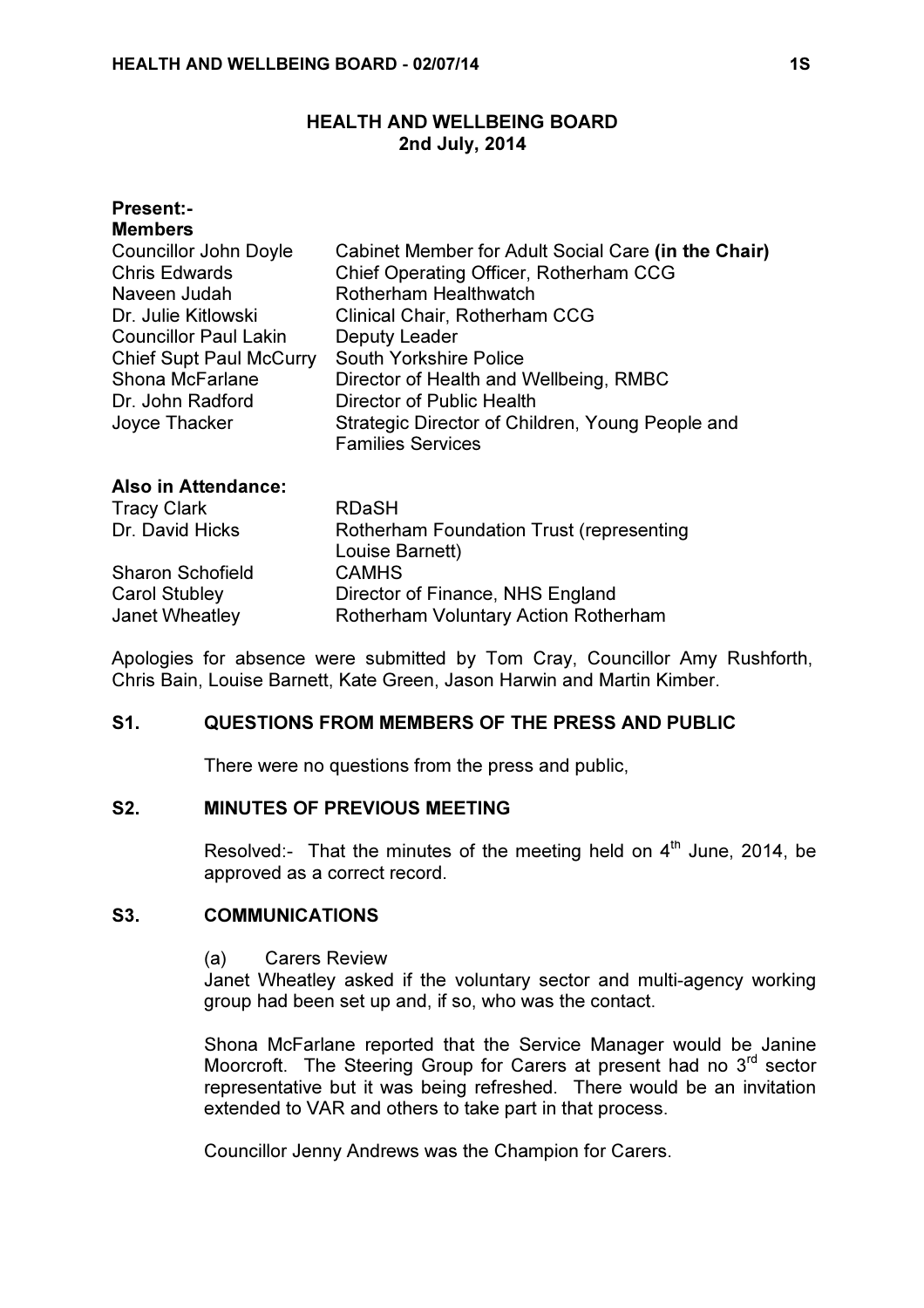# (b) Dalton and Treeton Health Centres

Prior to the PCT reorganisation last year, 2 capital projects had been agreed in Rotherham (replacement of 2 ageing health centres in Dalton and Treeton). However, no progress had been made.

In the reorganisation it had been passed to Propgo and it was believed there was still the intention to proceed with the development.

Resolved:- That Carol Stubley, NHS England, submit a progress report to the next Board meeting.

# S4. PERFORMANCE MANAGEMENT OUTCOMES FRAMEWORK

 Dr. John Radford, Director of Public Health, gave the following powerpoint presentation on Performance Management:-

Performance Management

- − Clear accountability for each performance measure 1 accountable lead
- − Targets, action plans and milestones track progress and direction of travel
- Performance monitoring current performance, RAG status and direction of travel
- − Governance arrangements play a fundamental role managing performance/risk
- Concerns and outliers are identified to prompt necessary action including clinics
- − Trigger points for a performance clinic:
	- If performance is below target/ is predicted to not meet the year end target
	- On target but due to a known event/issue is predicted to n ot meet the year end target
- The clinic will develop and agree a remedial action plan with the accountable lead
- − Service improvement work takes place immediately upon agreement of the plan
- − Progress monitored and reported to provide assurances that issue is under control necessary improvements in performance are delivered
- Latest available Public Health data used as a 'can opener' to prompt where performance clinics could take place

Public Health Outcome Framework Scorecard Summary – 110 National Public Health Outcome Framework Measures

- − National Benchmark RAG Status
	- 32 Indicates rated Red
	- 27 Indicators rated Amber
	- 35 Indicators rated Green
- − Regional Benchmark RAG Status
	- 23 Indicators rated Red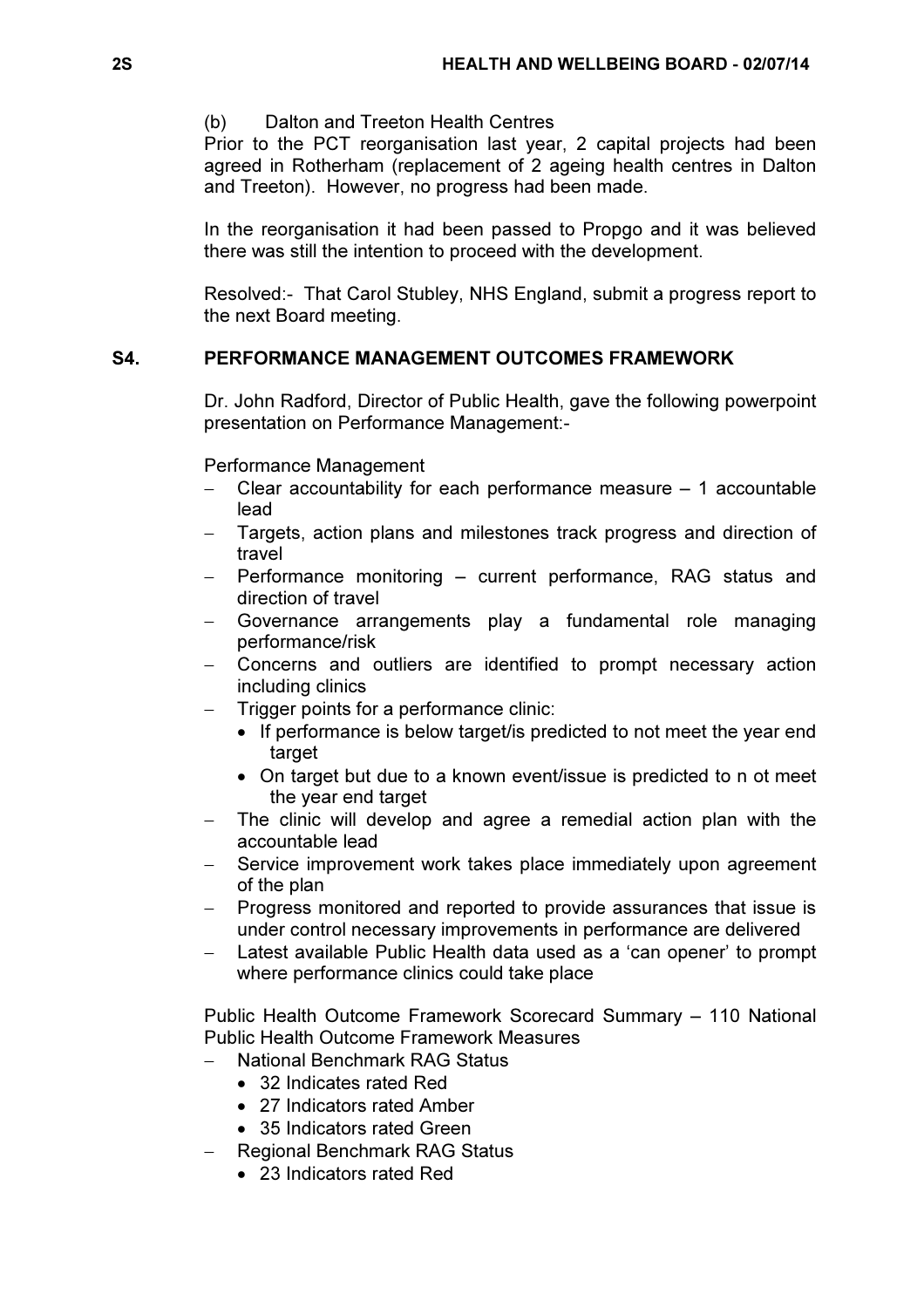- 46 Indicators rated Amber
- 24 Indicators rated Green

#### Green Measures

- − Wider determinants of health
	- 1.02i/ii School Readiness
	- 1.06i LD Settle Accommodation
	- 1.06II MH Settled Accommodation
	- 1.06ii LD/MH Employment (Gap)
	- 1.10 Killed and Seriously injured casualties on England's roads

1.15i/ii Statutory Homelessness – Acceptances/Households in temporary accommodation

- 1.17 Fuel Poverty
- 1.18i Social Isolation

#### − Health improvement

2.07ii Rate of Emergency Admissions caused by unintentional and deliberate injuries in young people aged 15-24 years 2.20i/ii Cancer Screening Coverage (Breast/Cervical) 2.22i/ii NHS Health Checks – Take up/Offered 2.24i/ii/iii Injuries due to falls in people aged 65 and over

# − Health protection 3.02i/ii chlamydia Diagnoses (15-24 year olds) 3.03iii/iv/v/vivii/x/xii/xiii/xiv/xv Vaccination Coverage 3.05ii Incidence of TB

− Healthcare and premature mortality 4.1 Suicide Rate

Amber Measures

- − Wider determinants of health 1.09i Sickness Absence – the % of employees who had at least 1 day off in the previous week 1.18ii Loneliness and Isolation Carers
- − Health improvement
	- 2.04 Teenage Conceptions
	- 2.06i Excess Weight in 45 year olds

2.07i Rate of Emergency Admissions caused by unintentional and deliberate injuries in children aged 0-14 years

- 2.12 Excess Weight in Adults
- 2.13i % of physical active and inactive adults active adults
- 2.15ii Successful completion of Drug Treatment non-opiate users
- 2.18 Alcohol-related Hospital Admissions
- 2.23i/ii/iii/iv Wellbeing response from Integrated Household Survey
- − Health protection 3.03viii/ix MMR Vaccination Coverage 3.04 People presenting with HIV at a late stage of infection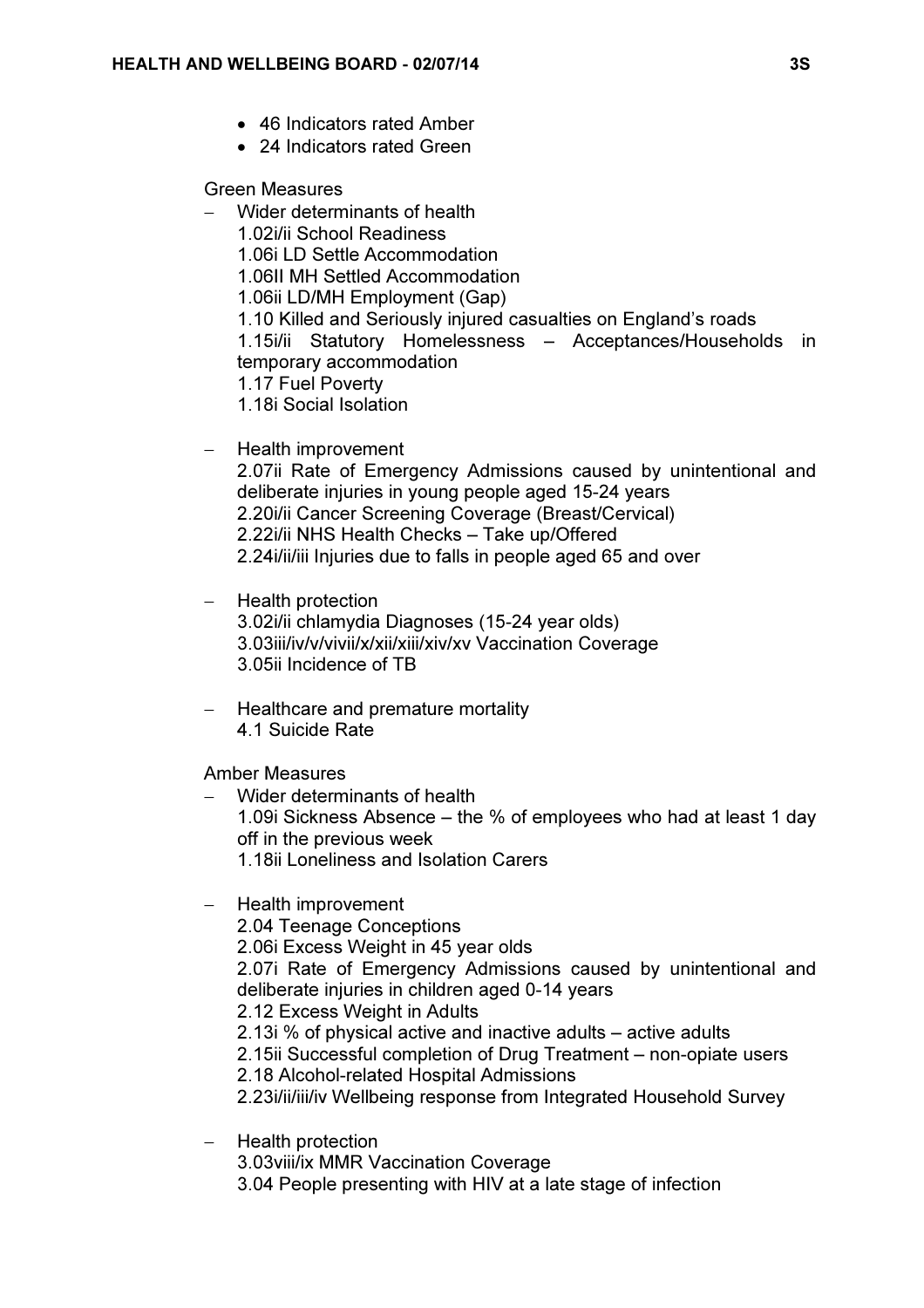- − Healthcare and premature mortality
	- 4.01 Infant Mortality
	- 4.06i/ii U-75 Mortality Rate from Liver Disease/considered preventable 4.07ii U-75 Mortality Rate from Respiratory Diseased considered preventable
	- 4.14i/ii/iii Hip Fractures in People aged 65 and over
	- 4.15i/ii/iii/iv Excess Winter Deaths Index

Red Measures

- − Overarching Indicators
	- 0.1i/ii Health Life Expectancy at Birth
	- 0.2i/ii Life Expectancy at Birth

0.2 vi Gap in Live Expectancy at Birth between each Local Authority and England as a whole

- − Wider Determinants of Health
	- 1.01ii % of all dependent children under 20 in relative poverty
	- 1.02ii School Readiness (Y1 pupils)

1.09ii Sickness absence - % of working days lost to sickness absence 1.12i Violent crime (including sexual violence) – hospital admissions for violence

1.14 % of the population affected by noise

1.16 Utilisation of outdoor space for exercise/health reasons

- − Health Improvement
	- 2.01 % of all live births at term with low birth weight
	- 2.02i/ii Breastfeeding initiation/prevalence
	- 2.03 Rate of smoking at time of delivery per 100 maternities
	- 2.06ii Excess weight in 10-11 year olds
	- 2.13ii % of physically active and inactive adults inactive adults
	- 2.14 Smoking prevalence (adults) over 18
	- 2.15i Successful completion of drug treatment opiate users
	- 2.17 Recorded diabetes

2.21 vii Access to non-cancer screening programmes – diabetic retinopathy

- − Healthcare and Premature Mortality
- − 4.02 Tooth decay in children aged 5
- − 4.03 Mortality rate from causes considered preventable
- − 4.04i/ii U-75 mortality rate from all cardiovascular disease/considered preventable
- − 4.05i/ii U-75 mortality rate from cancer/considered preventable
- − 4.07i U-75 mortality rate from respiratory disease
- − 4.08 mortality from communicable diseases
- − 4.11 Emergency readmissions within 30 days of discharge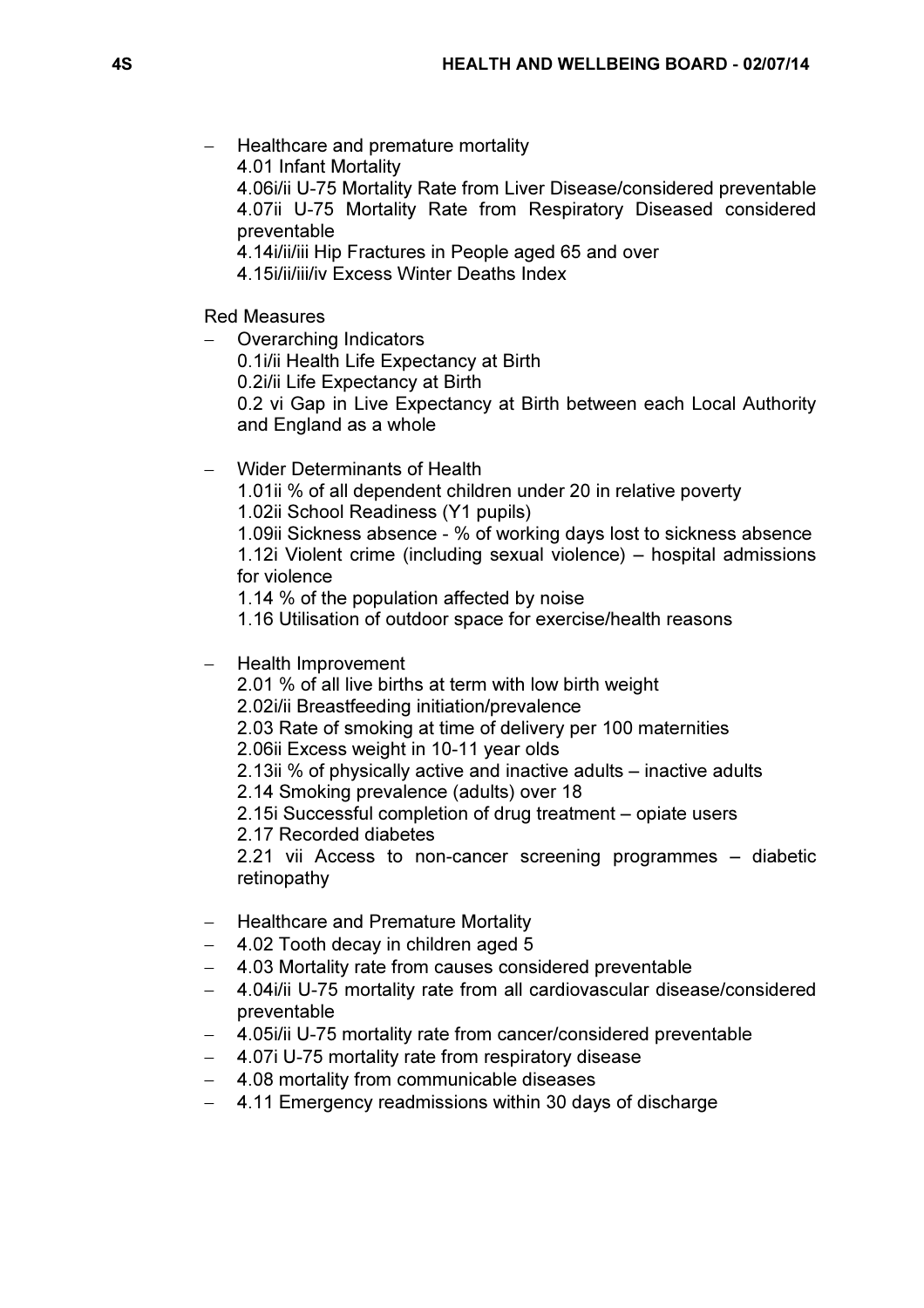Health and Wellbeing Board Priorities – Red Measures Smoking

% smoking at delivery 2012-13 outturn (19.2%) Last update Q3 2013/14 (21.1%) against a target of 18.2%

# Alcohol

Number of FPN waivers which result in attendance at binge drinking course 2012-13 outturn (86)

Last update Q3 2013/14 (17) Lower than last year

Fuel Poverty

- The number of properties receiving energy efficiency measures through Community Energy Saving Programme (CESP) A3 2014-14 (16) against a target of 236
- − The number of properties receiving energy efficiency measures through Department of Energy and Climate Change (DECC) Q2 2013-14 (68) against a target of 320

# **Obesity**

- Percentage of overweight and obese children in Reception 2011-12 outturn (16.1%) Last update 2012-13 (22.2%) 2013-14 not available but deterioration in direction of travel between 2011-12 and 2012-13 − Percentage of overweight and obese children in Year 6 2011-12 outturn (33.0%) Last update 2012-13 (35.2%)
	- 2013-14 not available but deterioration in direction of travel between 2011-12 and 2012-13
- − Healthy eating prevalence (Integrated Household Survey/Active People Survey)

2011-12 outturn 21.3% against a target of 28.7%

Future Performance Clinics

The following Indicators have been identified as requiring focus/action – either Red or Amber with deterioration and/or in the bottom quartile regionally:- **Obesity** Low birth weight babies **Breastfeeding** Drug treatment School readiness Emergency readmissions Sickness absence **Smoking Mortality** Access to non-cancer screening programmes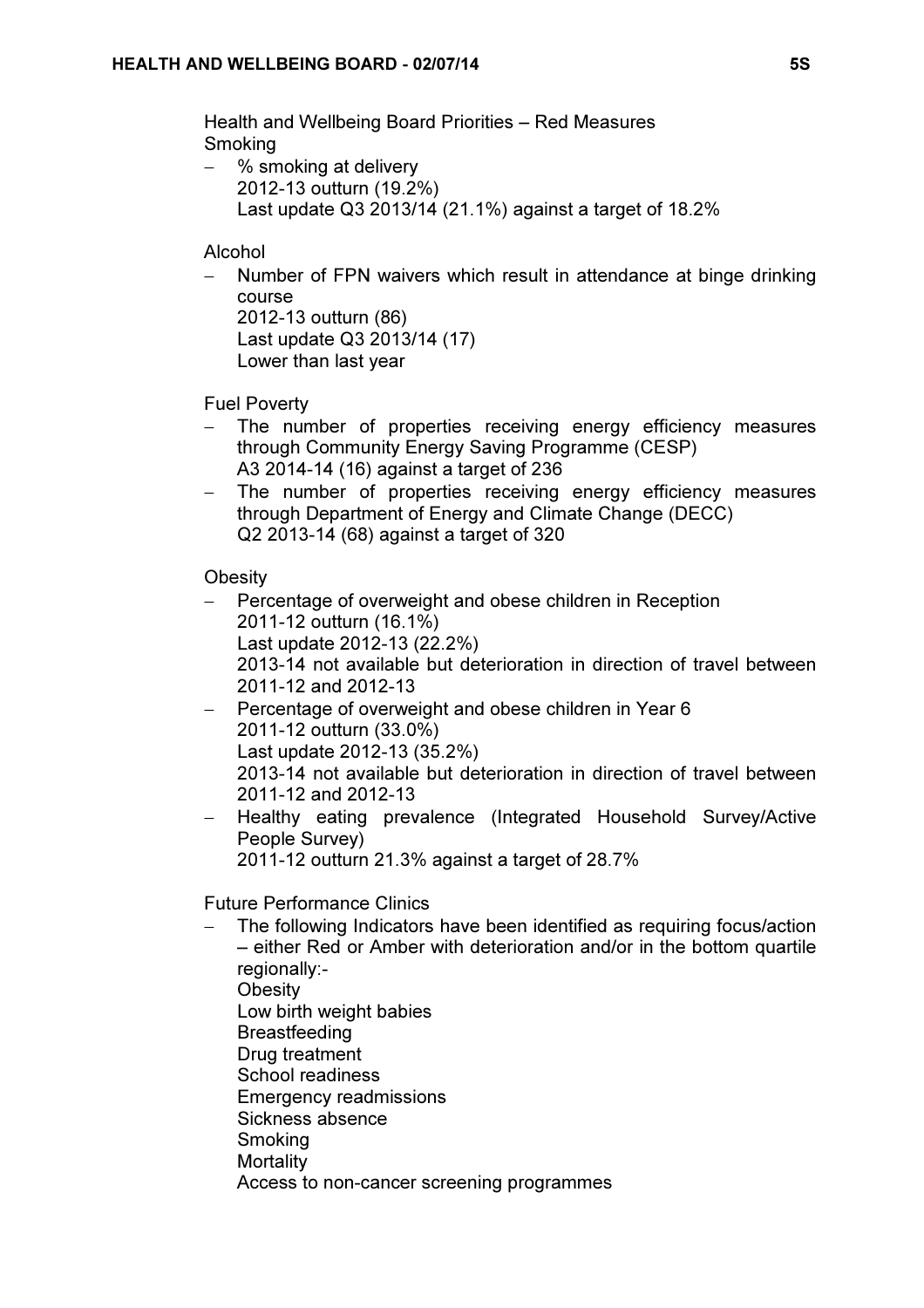Children in poverty Violent crime Noise Tooth decay Alcohol (binge drinking course) Energy Efficiency

- − 3 areas identified as priority areas for first performance clinics Obesity, Drug Treatment and Breast Feeding
- − Obesity and Drug Treatment had taken place during May, 2014 and Breastfeeding to be held shortly

Discussion ensued on the presentation with the following issues raised/clarified:-

- Importance of joint working to develop strategies
- Need to work with the voluntary sector to ascertain what was available in the community in order to maximise resources
- Possible use of local businesses/supermarkets
- The need to think differently/interventions that would hopefully reduce the need for urgent health care
- Engagement with Parish Councils and inclusion in Parish Plans
- Need for performance clinics to be radical "what would the effect be if stop doing what we are doing?"
- Hold current structures to account there were a whole host of disparate processes across the Local Authority and partners. Engaging Scrutiny would be extremely positive as they gave a fresh view on issues
- Performance clinic to be held on Maternity Health

Chris Edwards reported that NHS England had requested the CCG to set up a System Resilience Group on which all partners were represented. The membership was clearly defined.

Resolved:- (1) That the report be noted.

(2) That the results of performance clinics, the procedures followed and the work undertaken be reported to future Board meetings.

(3) That a report be submitted to the next Board meeting on the System Resilience Group.

(4) That NHS England submit a report to the next Board meeting on Diabetic Retinopathy screening.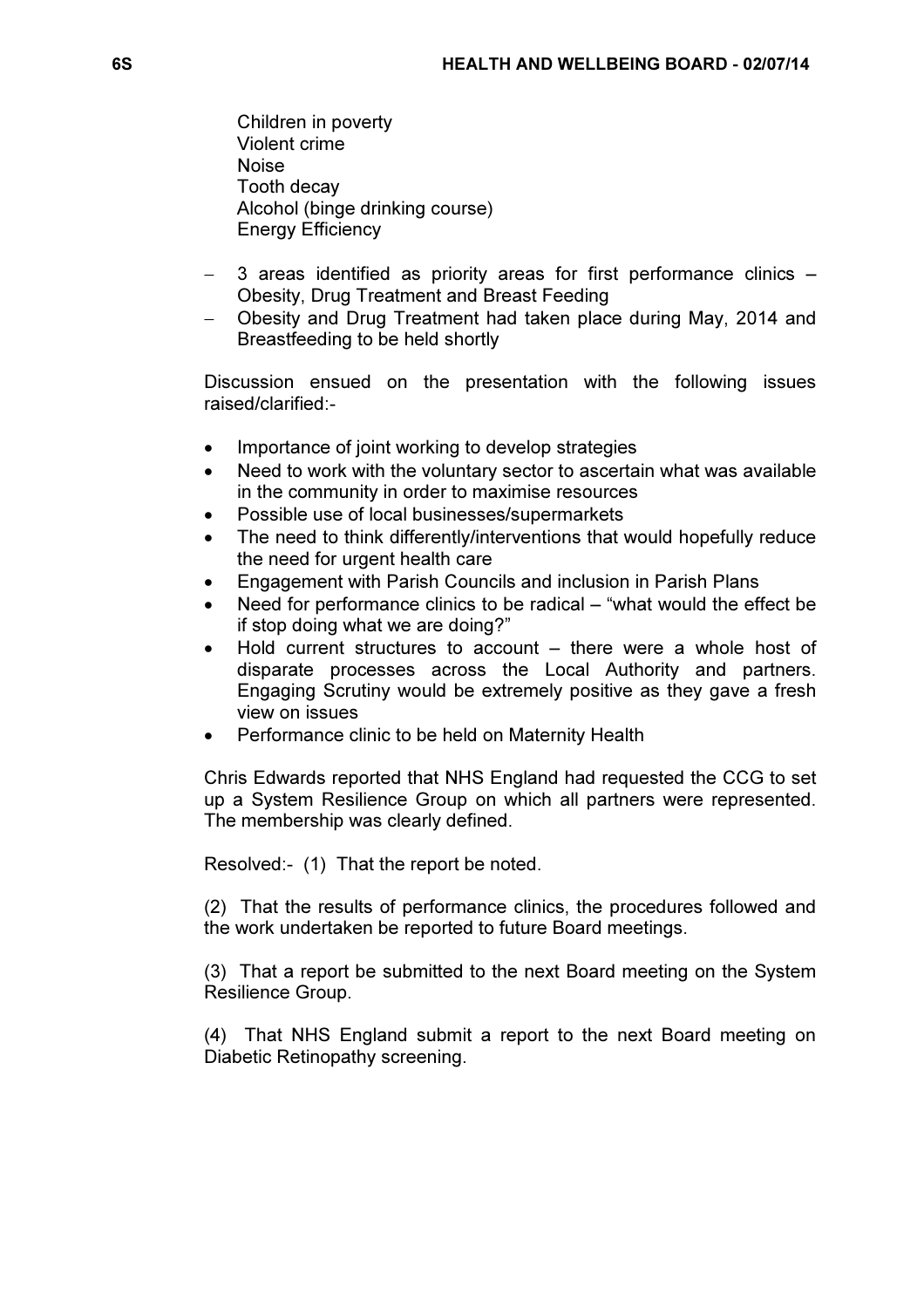#### S5. BETTER CARE FUND

 Chris Edwards reported that the final submission had been due to be made to NHS England. However, NHS England had requested that the 10 exemplar areas test out the system which would then be rolled out to the remaining 200.

Rotherham had been selected as of the exemplar areas as its plan was judged to be 1 of the most developed plans and fit for purpose.

The new submission date for the return was now  $9<sup>th</sup>$  July, 2014.

Discussions had taken place and it was felt the deadline would be achievable with the return being submitted to the August Board meeting.

A telephone conference call to the 10 areas was taking place that morning.

Rotherham had no option but to conform to this request.

Naveen Judah reported that from a national point of view, it seemed that a number of plans submitted were not considered realistic or achievable.

It was noted that the requirement for further work would place a burden on the resources of Adult Social Care who were currently working on the significant changes brought about by the Care Act and the Local Authority's budget process.

Chris Edwards stated that no additional work was required and the return would have to have been made but was now to a different timescale and on a different template.

The Chairman stated that no decision would be made until the results of the telephone conference was reported to the next Board meeting.

#### S6. CAMHS

 Naveen Judah, Chair of Healthwatch Rotherham, presented the report produced in partnership with a group of local parents into the work of the Children and Adolescent Mental Health Services

Nationally, health and social care provision was being evaluated in light of the Francis report as well as a national review of CAMHS as part of the Children's Plan.

In Rotherham stakeholders had come together to produce and deliver the Rotherham Emotional Wellbeing and Mental Health Strategy for children and young people. The Strategy would inform service planning and commissioning for the next 5 years. The aims of the investigation were to:-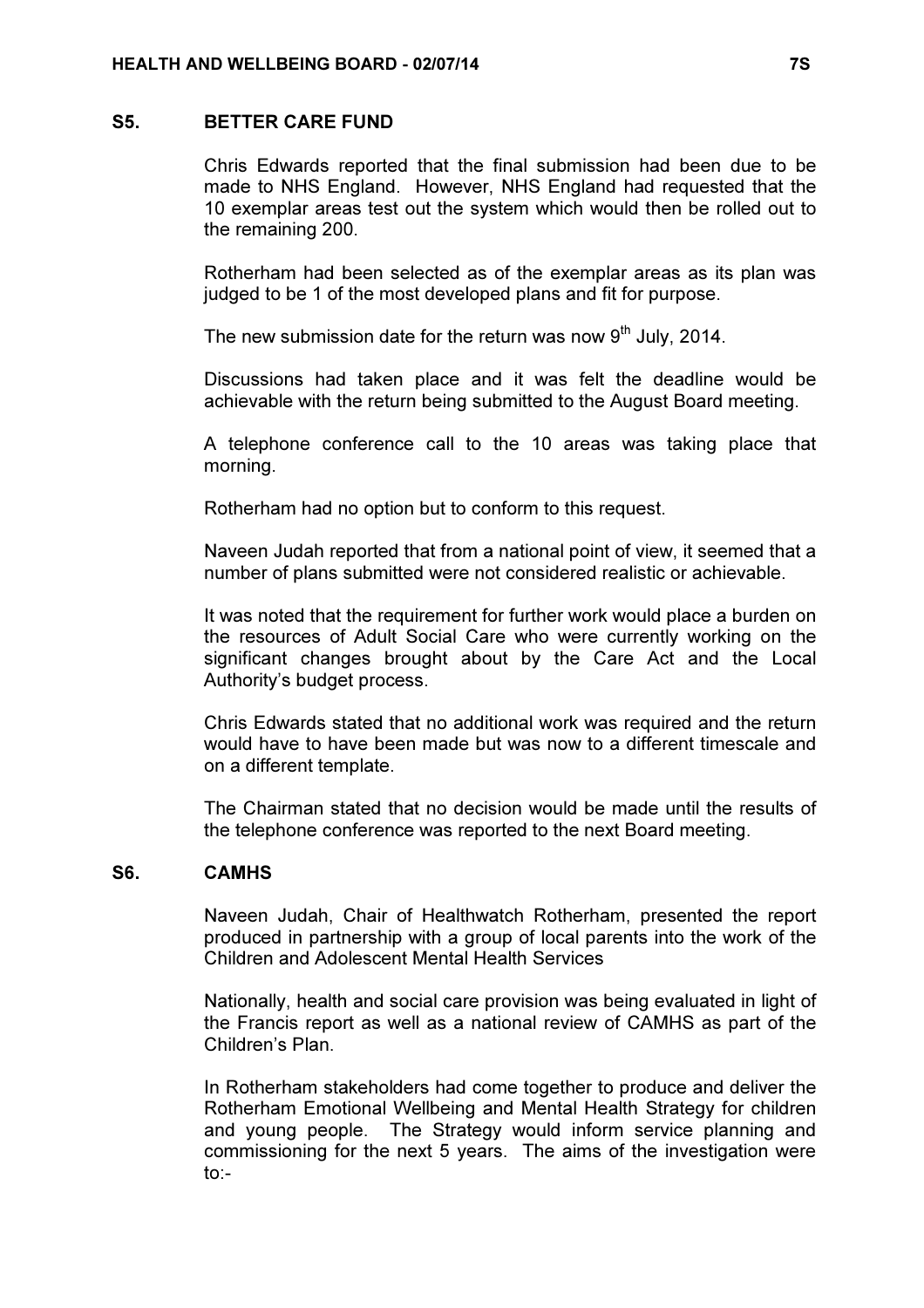- − Seek views on how local people believed the culture of CAMHS was affecting Service delivery
- − Obtain views and ideas as to how things could be done better
- − To share the views of local people with the provider and commissioners of CAMHS
- Ensure local people in Rotherham knew about the activity

To enable Healthwatch to achieve the above, 3 methodologies were used:-

- − A purpose designed survey
- A public 2 day event gathering views on themed topics
- − A review of the Healthwatch Rotherham Database

From all the statements made it could be concluded:-

- that there was a high level of dissatisfaction with the Service provided
- − parents/carers did not feel listened to
- felt blamed for the problems they and their child were experiencing
- − did not feel included or able to participate
- no clarity on what to expect from CAMHS and what services they provided
- − difficult to make a complaint
- complaints were not handled consistently or in a timely manner
- waiting times to be seen were too long leaving families feeling unsupported
- when children were discharged from the service it did not always include families and they were unaware they had been discharged
- no crisis planning leaving families feeling unsupported and not sure what to do

When the concerns had first been raised, Healthwatch had looked at the work being done so as to avoid any duplication and to tackle the area of how Services users were feeling/being treat as opposed to diagnosis and pathways.

It was very important that CAMHS communicate and set out the correct expectations from the community. Services users often thought that CAMHS would be there throughout the process when in actual fact they may only be involved at the referral stage and then someone else took over resulting in CAMHS being wrongfully blamed for everything that subsequently went wrong.

Sharon Schofield, CAMHS, apologised that the carers and children had not received the service they felt they should have received from the Service. It was a small number given the numbers that used the Service nevertheless it was important that the best possible care was given to everybody.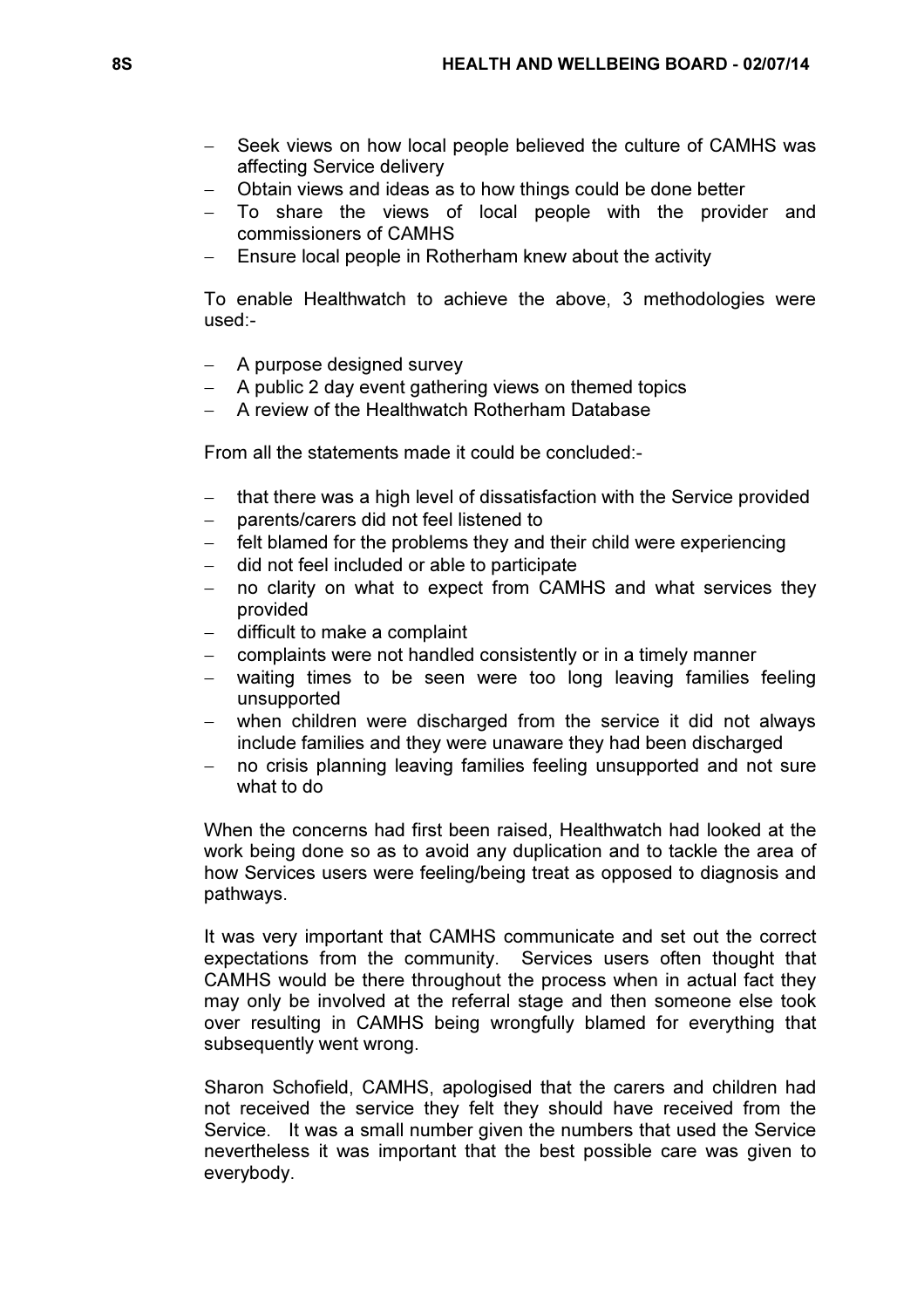A lot of work had taken place, supported by CCG commissioners, to improve both the processes in terms of looking at how appointments were made in a timely way and working within the issues of capacity and demands. In some cases the professionals that would have been there to support CAMHS in the past unfortunately, due to budget cuts etc., were no longer there. Sharon had also stated the Service's intention to meet with all the parents who were unhappy on an individual basis to understand what their issues were in an attempt to resolve them.

Julie Kitlowski reported that the GPs had been extremely concerned and had carried out a lot of work together with RDaSH. A survey monkey had been sent to GPs to ascertain what their concerns were. CAMHS had developed an action log which they monitored which would hopefully include additional input in terms of the consultants they had and also to reduce the confusion as to who prioritised what as some of the Services expected of them were not actually delivered by them. A second survey of GPs had reported significant improvement. The situation would be monitored but satisfied they had a robust action log which would significantly improve the Service.

Chrissy Wright stated that RDaSH had been served with a Default Notice with regard to issues relating to the CAMHS Service. There had been a review by Attain commissioned by the CCG which had been helpful and the agreed Strategy was to be considered by the Health Select Commission on 11<sup>th</sup> July. There was now a partnership agreement with the CCG on behalf of the Council on how to work in localities.

Healthwatch Rotherham had agreed to revisit CAMHS in a year's time.

Resolved:- That the report be noted.

### S7. RFT PATIENT RECORD SYSTEM

 Chris Edwards reported that from the commissioner's point of view, they were receiving reports from GPs that the Patient Record system was working in an acceptable manner and had no current concerns.

David Hicks stated that the Trust had requested Monitor to lift the Enforcement in this area. The response had been quite encouraging when they had last visited and expected to hear formally very shortly as to whether the request had been acceded to.

Resolved:- That the report be noted.